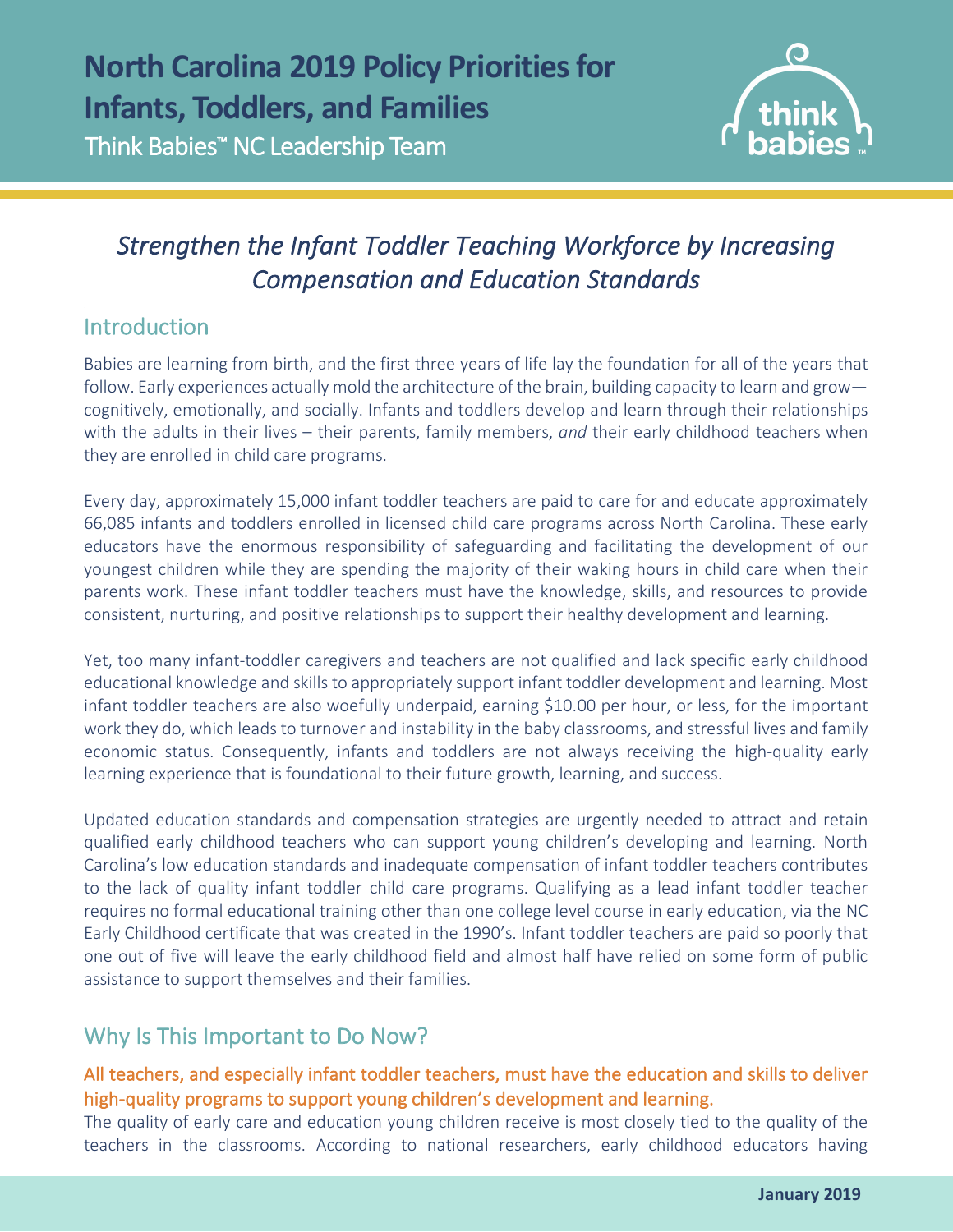specialized knowledge of child development and early childhood education is correlated with better educational outcomes for young children.<sup>1</sup> This is also true for infant toddler teachers who are supporting the youngest children during the most critical time in their development.<sup>2</sup> Qualified teachers are more likely to have effective, positive interactions with children and their families, offer richer language experiences, use appropriate curricula and teaching practices, and create more high-quality learning environments.

#### North Carolina's early childhood education standard is too low and does not reflect science-based recommendations on teacher education requirements.

The recent National Academies of Science report "Transforming the Workforce for Children from Birth Through Age Eight" (2015), recommends that all lead teachers working with children from birth through age eight have a Bachelor's degree in early childhood education in addition to ongoing training and supports, including adequate compensation.<sup>3</sup> North Carolina's education standards for early childhood teachers was developed in the 1990's and falls far below this national recommendation. The current education standard in law for lead teachers is the "NC Early Childhood Credential," which is actually the equivalent of a high school diploma and one basic course in early childhood education from a community college. Furthermore, teachers do not need to have this course upon entry into the field, but instead can take up to two years to complete this one course.<sup>4</sup> This national report also recommends that all early childhood teachers, including those working with infants and toddlers, have prerequisite course work, skills, and competencies to work with young children. North Carolina has no other required competencies or even previous training or experience to be a lead teachers in an infant toddler child care program.

#### Infant toddler teachers are the least educated of all early childhood teachers because North Carolina has different standards for child care programs.

In North Carolina, infants and toddlers do not have access to teachers with the same educational qualifications as young children enrolled in the state's NC Pre-K program or federal Early Head Start programs. The state's NC Pre-K program, which serves four-year old children from low-income families, requires all lead teachers to hold a Bachelor's degree in early childhood education and the B-K license. Early Head Start, a federal program serving the most vulnerable infants and toddlers, requires all centerbased teachers to have a minimum of a Child Development Associate (CDA) credential or have equivalent

coursework in early childhood development with a focus in infant and toddler development.<sup>5</sup> As noted above, infant toddler teachers in child care programs are only required to have one course in early childhood education and there are no requirements for previous training or experience before becoming a lead teacher.

Having different education standards has implications for the quality of the infant toddler programs. Infants and toddlers in child care programs have the least educated teachers. Forty-five percent (45%) of those



teaching infants and toddlers in child care programs have earned an associate degree or higher compared to 69% of the NC Pre-K teaching staff who have earned as associate degree or higher, a difference of 24 percentage points.<sup>6</sup> Among Early Head Start infant toddler teachers, 35% hold the CDA certificate, and 65% have earned an associate degree or higher.<sup>7</sup>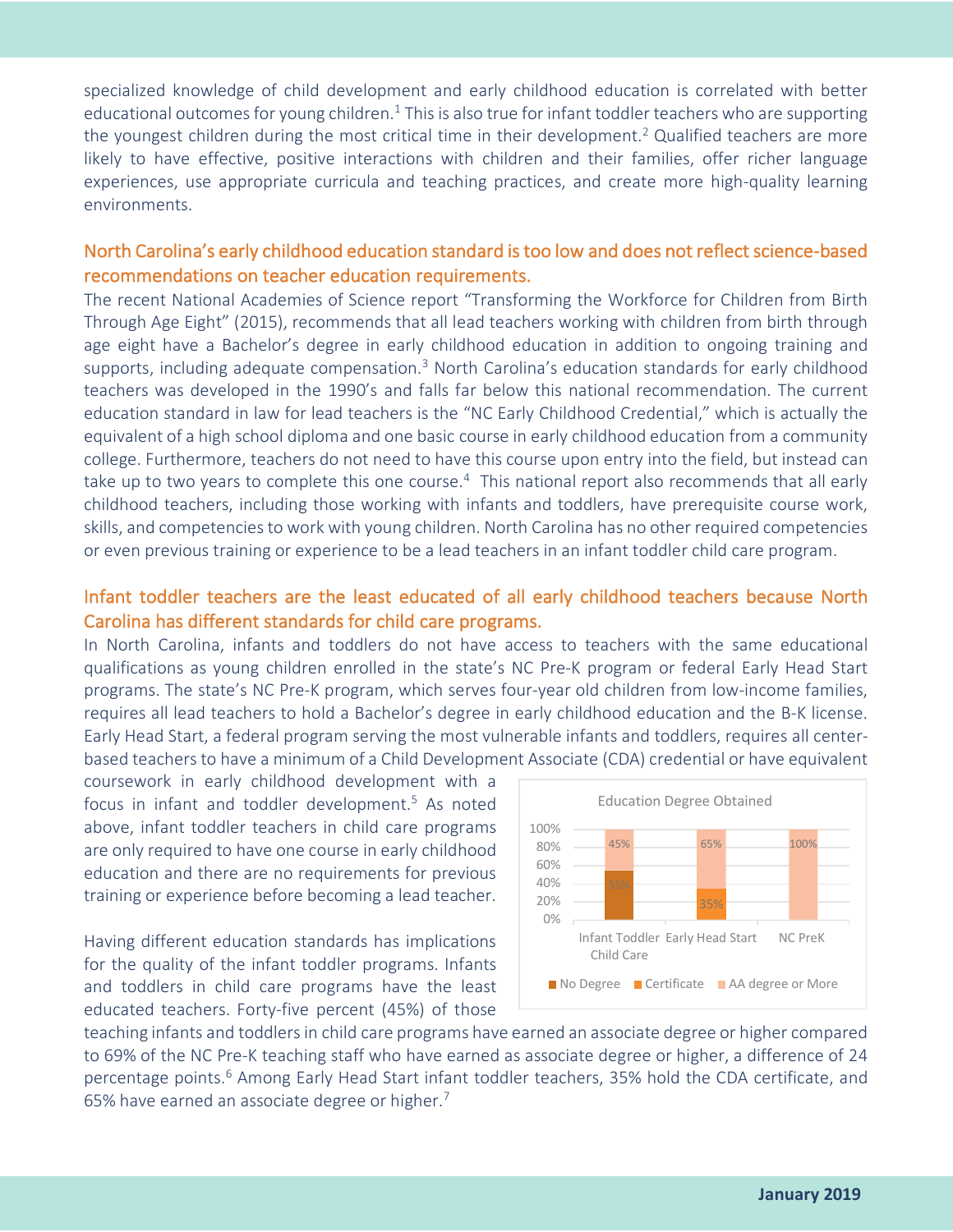Infant toddler teachers earn such low wages that they are living in poverty and earning the least of all early childhood teachers.

Among an early education workforce that is already low paid, teachers working with infants and toddlers earn the least, regardless of educational level. According to researchers at the Center for the Study of Child Care Employment, infant toddler teachers, even those with a Bachelor's degree, are paid about \$4 less per hour than similarly qualified early educators working with 3- year olds.<sup>8</sup>

Compensation trends in North Carolina are similar. According to the report, "Who's Caring for Our Babies," infant toddler teachers in North Carolina are paid an average of \$10.00 per hour, with a low of \$8.50 per hour to a high of \$11.50 per hour in different regions of the state. These low wages result in the average infant toddler teacher living at or near poverty level and struggling economically: 63% live in families earning less than \$30,000 per year, 11% work a second job, and almost half (44%) have relied on some form of public assistance.<sup>9</sup>

#### Low educational standards and inadequate compensation also negatively impact the ability of the early childhood field to attract and retain qualified infant toddler teachers.

Early childhood education is the lowest paid field of almost all other occupations, so it's not surprising that young students are less interested in this field.<sup>10</sup> In North Carolina, the early childhood teaching

workforce is shrinking, with fewer students enrolling in community college early childhood programs and qualified infant toddler teachers moving on to teach preschool or to other professions. Enrollment in early children education programs in the NC Community College system has declined steadily declined since 2009-2010, from a record high enrollment of 12,538 students down to just 7,147 students in 2017-2018, a 43% drop in enrollment.<sup>11</sup>

Once early childhood teachers enter the classroom, one in five infant toddler teachers (21%) predict that they will leave the field in three years, typically because of low pay and low status.<sup>12</sup> Those who have obtained higher degrees

often move on to teach in the state's NC Pre-K program, public schools, or into other fields that pay better.

#### There are fewer high-quality infant toddler programs due to the lack of well-educated and wellcompensated infant toddler teachers.

Fewer centers are enrolling infants and toddlers today than they did in 2008, typically because they lack the resources, including finding and affording qualified staff, to maintain these programs.<sup>13</sup> Too many infant toddler programs have lower star-ratings than other child care programs because teachers lack degrees and don't have the skills to create quality programs. North Carolina's licensed star-rating system is based on two components – teacher education degree levels and program standards scores. Infant toddler teachers have fewer educational degrees, as noted above, and infant toddler classrooms have lower program quality scores. Just 53% of programs serving infants and toddlers elected to have the Environment Rating Scale administered, and when they did, these programs score an average 4.98 compared to the average 5.51 rating for preschool classrooms.<sup>14</sup>

Consequently, overall in North Carolina, there are fewer infants and toddlers enrolled in high-quality



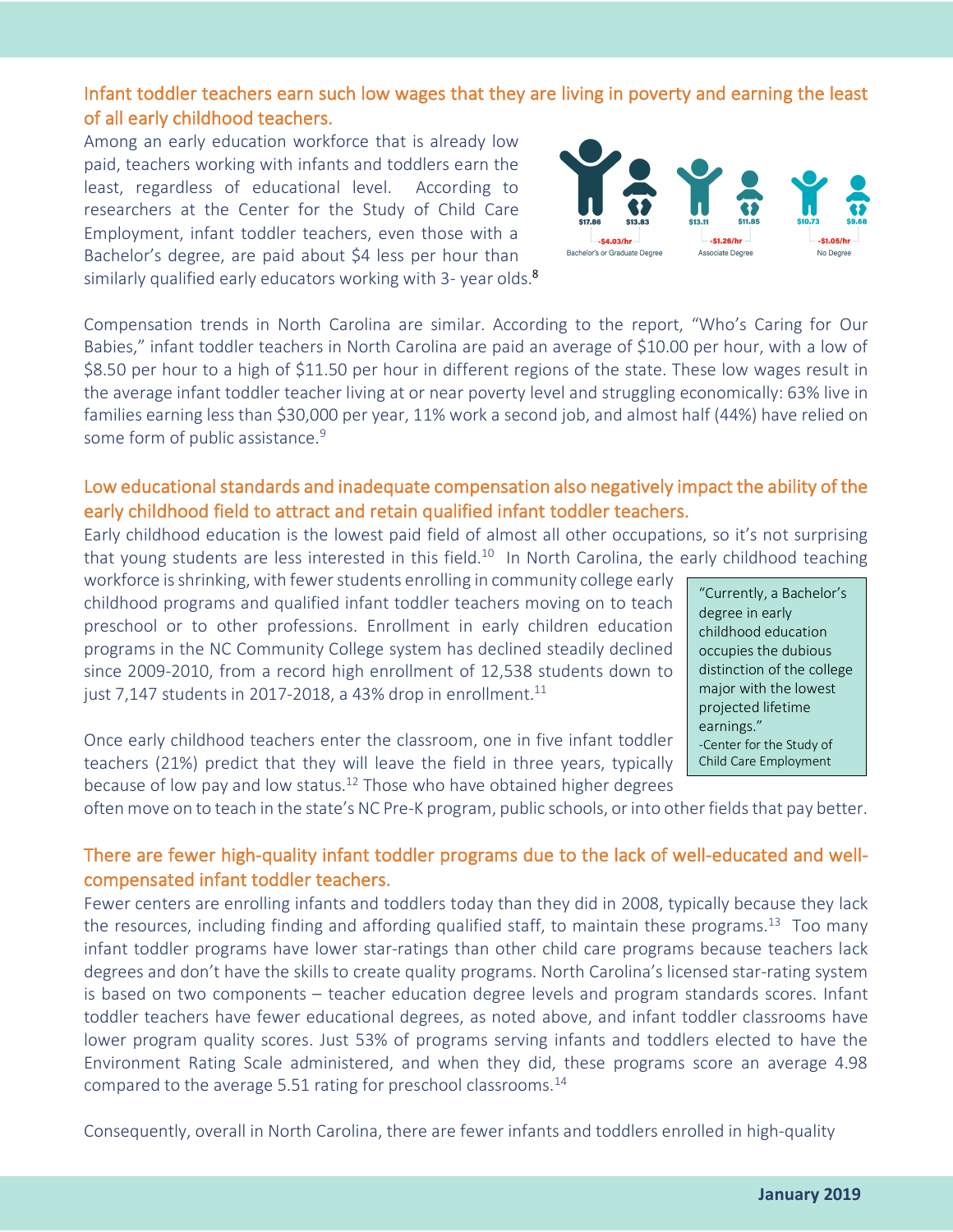programs compared to preschool programs. Just 70% of all infants and toddlers are enrolled in highquality four- and five-star licensed programs versus 78% of all preschoolers. Forty-five percent (45%) of infants and toddlers are enrolled in 5-star programs, compared to 59% of all preschoolers.<sup>15</sup>

#### North Carolina has the infrastructure and financial resources to support infant toddler teachers in becoming better educated and compensated. These include:

- College-level programs: The Infant-Toddler Certificate and Early Childhood Education Associate degree programs are available in every NC community college, and most universities offer fouryear early childhood education degree programs. A new "Leadership in Infant-Toddler Certificate" program, which articulates into the Master's degree program, has been created at UNC-Greensboro. Students enrolled in any of these programs have access to the T.E.A.C.H. Early Childhood® scholarship program to support the costs of obtaining these needed credentials and degrees.
- Compensation programs: Two compensation programs provide financial relief salary supplements for early childhood teachers who are pursuing higher education. The Child Care WAGE\$<sup>®</sup> Program provides education-based salary supplements to low-paid teachers, directors, and family child care providers working with children between the ages of birth to five. The Infant-Toddler Educator **AWARD\$<sup>®</sup> Program** provides education-based salary supplements to low paid teachers who have obtained at least an Associate degree and are working full-time in infant toddler classrooms.
- Child Care Subsidy incentives: North Carolina's child care licensing system recognizes the value of educated teachers in its star-rated license system and provides increased child care subsidy reimbursement rates for three-, four- and five-star rated licensed child care programs. Although not specifically tied to teacher education or compensation, this strategy does provide additional resources to centers delivering high-quality programs.

• • •